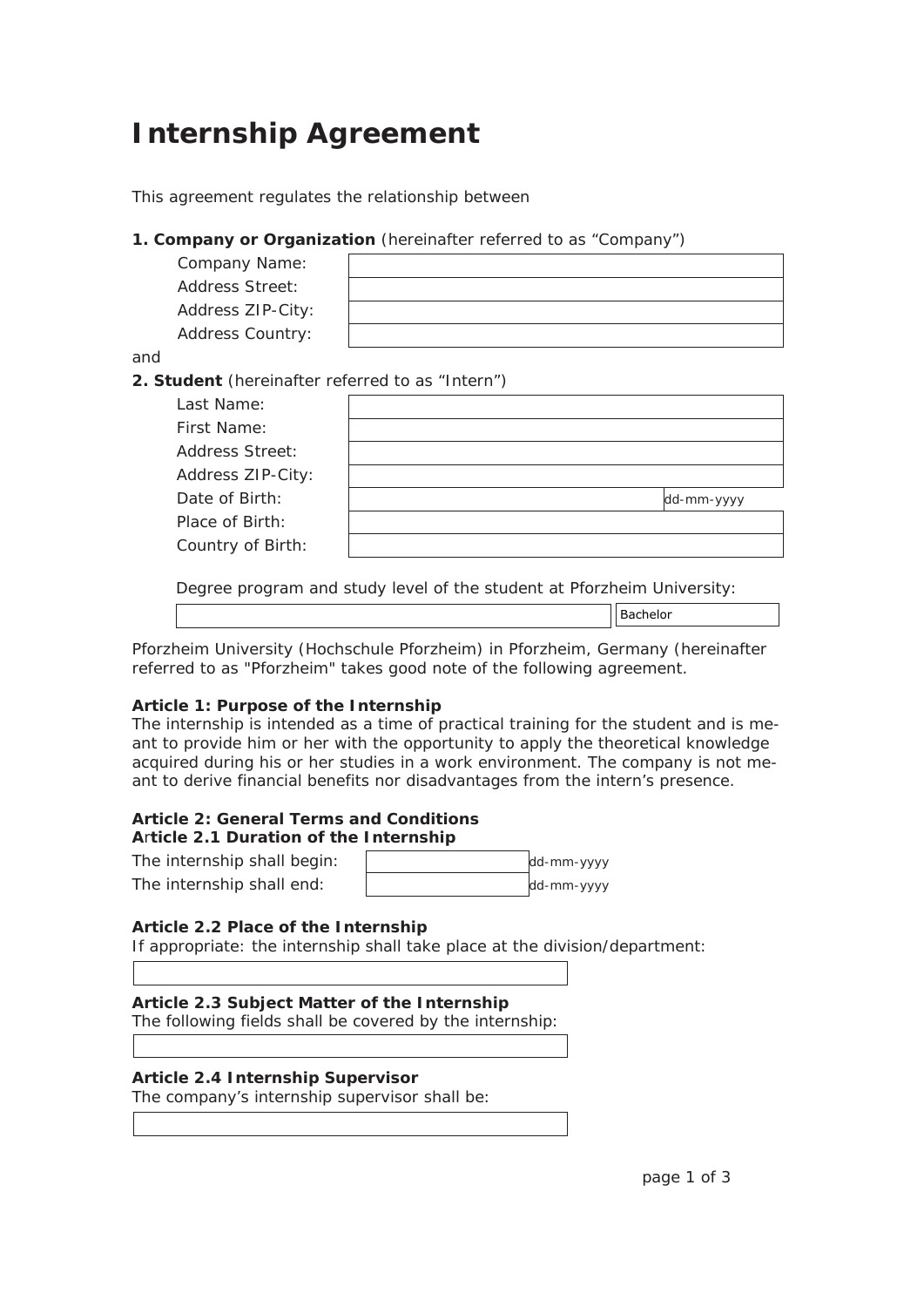### **Article 2.5 Working Hours**

Working hours per week:

Any training costs incurred during the internship shall be covered by the company. Travelling costs as well as living expenses and accommodation costs shall be covered by the intern. The intern shall not be entitled to financial compensation during his or her internship. It is within the discretion of the company to provide financial support to the student to help cover his or her expenses.

#### **Article 3: Student Status**

The intern shall remain enrolled as a student at Pforzheim for the entire duration of the internship, provided he or she complies with the registration deadlines and pays his or her semester fees to Pforzheim on time.

#### **Article 4: Insurance**

All and any insurance-related matters lie within the intern's field of responsibility. Neither Pforzheim nor the company shall be held liable in the case of an accident. The intern is required to present a "Declaration on Insurance Cover" to the company providing the internship as proof of his or her sufficient insurance cover with regard to health, accident, and personal liability insurance.

This agreement shall not constitute any basis for rights of recourse against Pforzheim on the part of the company for damage compensation claims which the company may be entitled to from the student or for damage compensation claims incurred by third parties against the company due to a breach of duty by the student.

#### **Article 5: Obligations on the Part of the Intern**

During his or her internship, the intern shall be subject to the company's terms and regulations, in particular with regard to working hours, code of conduct, safety practices and confidentiality rules.

This agreement shall not constitute any basis for rights of recourse against Pforzheim on the part of the company for damage compensation claims which the company may be entitled to from the student or for damage compensation claims incurred by third parties against the company due to a breach of obligation by the student.

#### **Article 6: Obligations on the Part of the Company**

After the end of the internship, the company shall provide an internship certificate to the intern.

#### **Article 7: Right to Give Notice**

Both the company and the intern shall be entitled to terminate the internship for good cause, for instance in the case of a breach of or non-compliance with the provisions laid down in this agreement.

#### **Representative of the Company or the Organization:**

| Place and Date: |     |
|-----------------|-----|
| Name:           |     |
| Signature:      |     |
|                 |     |
| Student:        |     |
|                 |     |
| Place and Date: | fgh |
| Signature:      |     |